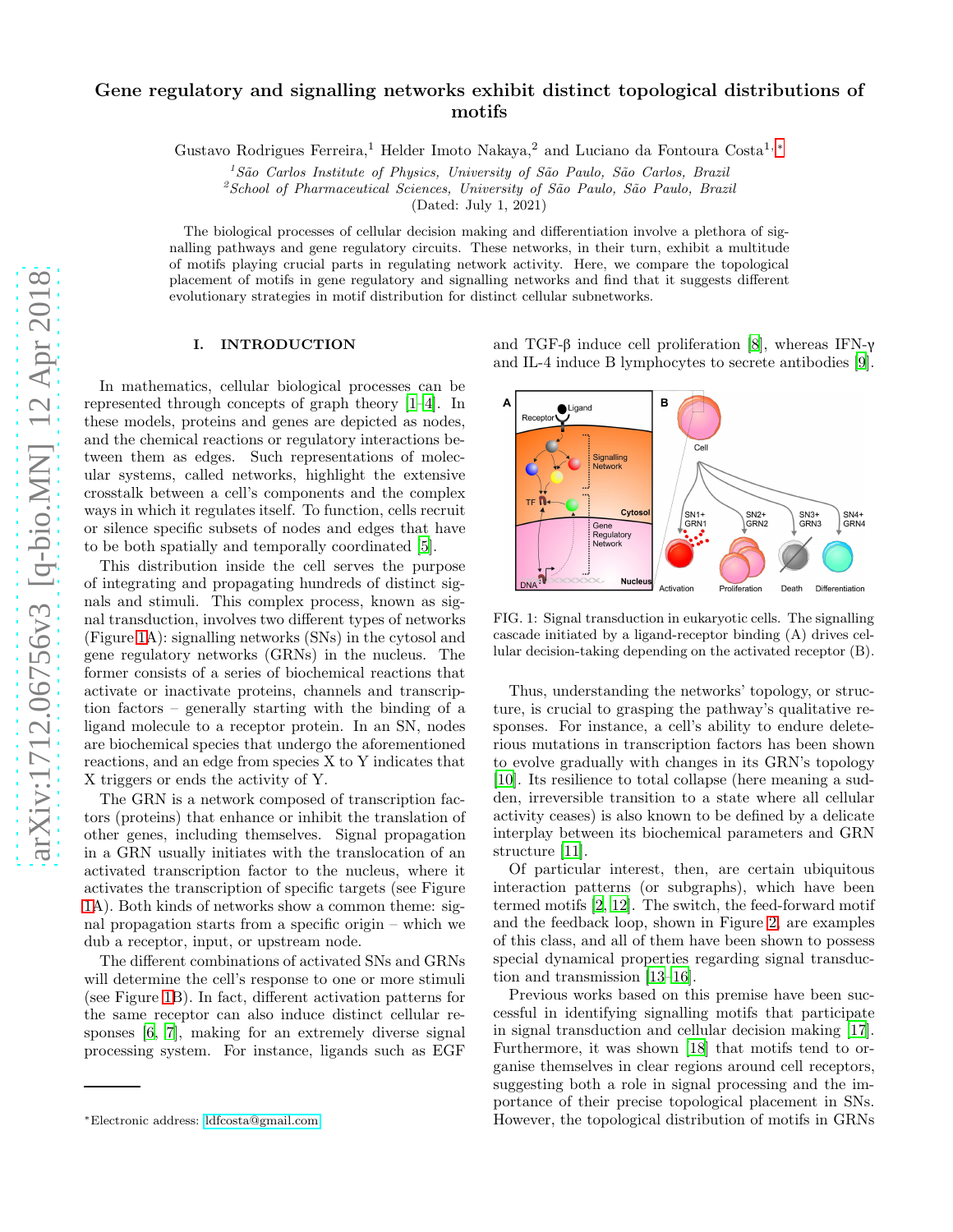

<span id="page-1-0"></span>FIG. 2: Examples of motifs found in cellular systems: the switch (A), the feed-forward loop, or FFL (A), and the feedback loop, or FBL (C). The names refer to specific instances of these structures observed in real cellular networks, and stand for transcription factors participating in cell development and differentiation.

has yet to be compared to this SN-minded paradigm.

In this paper, we compared the distribution of motifs in both the GRNs and SNs to assess their roles in signal propagation during cell differentiation. We used publicly available data from online databases to construct the networks and analysed them using local concepts from network theory, emphasising the characterisation of motifs along topological neighbourhoods [\[18](#page-5-14)[–20\]](#page-5-15). The results indicate two main types of organisation. The motifs in SNs tended to organise in symmetric, concentric layers around the receptor. On the other hand, in the case of GRNs, the motifs spread out in an asymmetric fashion along the hierarchical layers.

#### II. METHODS

## <span id="page-1-1"></span>A. Network Construction

The two types of networks analysed here, SNs and GRNs, have been made available in public databases. For the GRNs, the RegNetwork [\[21](#page-5-16)] database is a knowledge-based collection of regulatory interactions between transcription factors, microRNAs (miRNAs) and target genes. It combines and synthesises information from curated databases such as GenBank, BioGrid and Ensembl.

The signalling pathways were taken from Reactome [\[22\]](#page-5-17) and processed with the rBiopaxParser package [\[23\]](#page-5-18). This processing entails extracting the network structure from a Biopax annotation file, used in such public databases, and converting it to an edge list suited to our needs. Reactome is a database of curated interactions maintained by a collaboration among several research institutes, and also integrates orthology-based information from Ensembl.

For each signal transduction pathway considered here, a GRN subnetwork consisting of the genes involved in the associated biological process was extracted. This serves

the double purpose of reducing the computational load of our analyses and focusing our attention on the biological entities that are actually relevant to the process.

More specifically, for each pathway, an RNA sequencing (RNA-seq) study concerning an associated differentiation process was used to identify Differentially Expressed Genes (DEGs). The pre-processed expression profiles were taken from the Sequence Read Archive [\[24](#page-5-19)] (SRA), and DEGs were selected in a two-stage process: variance control and subsequent filtering of highly variant genes, as described below.

In an RNA-seq expression profiling, gene expression (under a null hypothesis of no change between samples) is modelled as a negative binomial distribution [\[25\]](#page-5-20). This distribution is characterised by a strong dependence between mean and variance, which affects subsequent variance-based analyses. Thus, the expression profiling is transformed according to the Variance Stabilising Transformation for negative binomial data, derived by Guan [\[26](#page-5-21)]. More specifically, Guan proves that if  $X$  is a negative-binomial-distributed random variable with parameters  $r$  and  $p$ , then the transformed variable  $Y = \sqrt{r} \sinh^{-1} \sqrt{X/r}$  has no dependence between mean and variance.

After removing mean-variance dependence, variance between different sample phenotypes (obtained from the SRA) was used as a criterion for DEG selection. We performed an Analysis of Variance (ANOVA; [\[27](#page-5-22)]), which assesses the statistical significance of the within-class variance to total variance ratio, and attributed a p-value to each gene. Then, we controlled the rate of false positive discoveries with Benjamini and Hochberg's False Discovery Rate (FDR; [\[28\]](#page-5-23)) method. The FDR orders the pvalues increasingly, so that  $p_1 \leq p_2 \leq \ldots \leq p_n$ , and selects those satisfying  $p_k \leq \alpha k/m$ , where  $\alpha$  is the desired p-value threshold for an individual test. It is known (see, for instance, [\[29\]](#page-6-0)) that this procedure has an expected False Discovery Rate upper bounded by  $\alpha$ .

## <span id="page-1-2"></span>B. Network Analysis

A central concept to our analyses is that of a node's neighbourhood [\[20\]](#page-5-15). Given a network, represented as a graph  $G$ , and a node  $v$  in  $G$ , the  $d$ -th neighbourhood of v, denoted  $R_d(v)$ , is the set of all nodes accessible in at most  $d$  steps from  $v$ . In a cellular network, successive neighbourhoods act as a proxy for the dynamics of signal propagation in the cell; since edges represent direct regulatory interactions, the chemical reactions associated to signal transduction occur along paths in the cellular network.

Associated to a node's neighbourhoods are several different measures. Of interest to us are the concepts of concentric symmetry and motif cumulative distribution (mCDF). The former is defined as the entropy associated to transition probabilities of a walk h steps long starting from  $v$  [\[19\]](#page-5-24). In other words, it quantifies how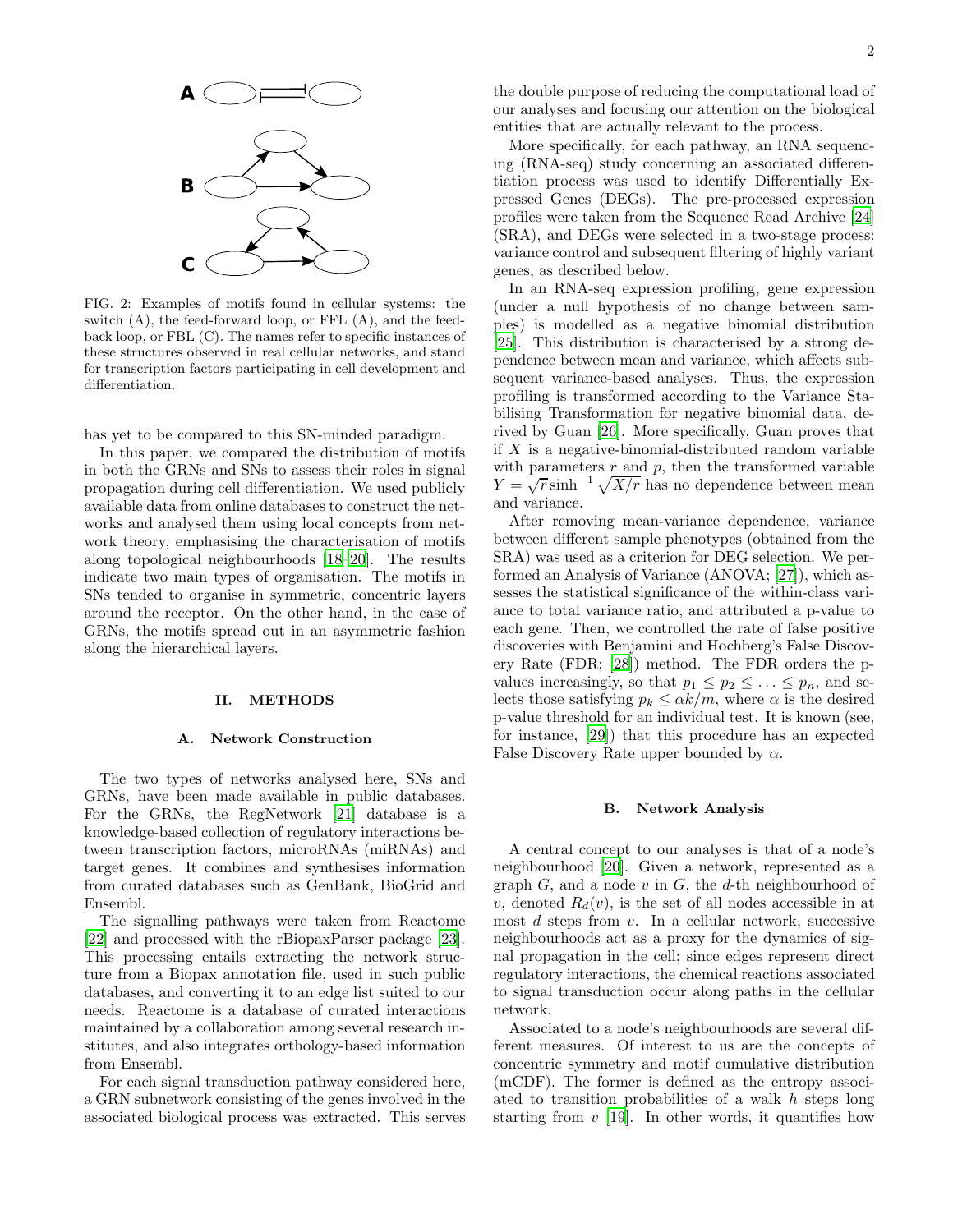similar the possible walks of a certain length around a node can be – the higher its value, the more similar they are, and thus the more symmetric the node's neighbourhood. It is preferred here over the automorphism-related symmetry metrics [\[30,](#page-6-1) [31\]](#page-6-2) due to the latter's computational intractability (in general) and poor normalisation (automorphism groups have a loose upper bound on their order at around N! for a graph on N nodes, as discussed by Silva et al. [\[19](#page-5-24)]).

The motif cumulative distribution addresses how a certain motif is arranged in the neighbourhoods of a node. Given a motif structure, a node  $v$  and a graph  $G$ , it is defined as the amount of occurrences of the motif along successive neighbourhoods  $R_d(v)$ , subsequently normalised as to approach unity.

The mCDF is tied to the Motif Location Index (MLI) metric used by Ma'ayan et al [\[18](#page-5-14)]. For a particular instance of a motif in a network, the MLI represents where the instance lies between a membrane receptor and a given cellular machinery. More specifically, both assess the placement of motifs relative to an origin (the receptor) in a cellular network. However, our work does not focus on specific cellular machines or processes, looking instead at generic signalling pathways. Thus, our metric lacks the "distance to cellular machinery" component of Ma'ayan's MLI, and thus reflects the positioning of motifs without regard to a particular cellular task (for our purposes, a cellular machinery is a subset of a GRN or SN containing nodes related to a particular cellular function, e.g. translation or cell division). This relation will be crucial when comparing our results to Ma'ayan's in section [III.](#page-2-0)

Another important issue is determining whether the observed distributions are relevant when compared to randomly generated networks with the same degree distribution [\[32](#page-6-3), [33\]](#page-6-4). We address this question by random sampling of networks through the edge-switching Monte Carlo algorithm described by Gkantsidis, Mihail and Zegura [\[34\]](#page-6-5). Different motif distributions were compared using the supremum distance for function spaces: if  $f, g$ are two real-valued functions defined on  $X$ , the distance between them is  $d(f, g) := \sup_{x \in X} |f(x) - g(x)|$ .

Based on this distance, the distributions  $f_1, f_2, \ldots, f_n$ obtained through the sampling procedure, and given the observed distribution  $f_{obs}$ , we define a z-score  $Z_{obs}$  =  $d(f_{obs}, \bar{f})/s_f$ , where  $\bar{f} := (1/n) \left(\sum_{i=1}^n f_i\right)$  and  $s_f$  is the sample's standard deviation (in terms of the supremum distance). We also used a bootstrap p-value based on the distance to the mean; basically,  $p$  is the proportion of times when  $d(f_i, \bar{f}) > d(f_{obs}, \bar{f}).$ 

Another metric we incorporate from Ma'ayan et al. is the Density of Information Processing (DIP). It is defined as the increase in the amount of motifs divided by the increase in edges between consecutive neighbourhoods. In Ma'ayan et al., this ratio is multiplied by the grid coefficient [\[18](#page-5-14), [35\]](#page-6-6), a generalisation of the clustering coefficient taking into account the formation of rectangles. However, since our considered motifs are of size smaller than four, we opted to forego this "normalisation by grid coefficient". In keeping with the idea that motifs are a network's processing units, this measure indicates the proportion of signal processing activity as information propagates through the network's paths.

## <span id="page-2-0"></span>III. RESULTS AND DISCUSSION

We chose as representatives GRNs and SNs associated to three major signal transduction pathways in mouse (Mus musculus) and human (Homo sapiens). For the former, we studied the TCR signalling network, which drives the differentiation of T lymphocytes [\[36\]](#page-6-7), and the EGF receptor (EGFR) pathway, involved in cell growth and survival [\[37\]](#page-6-8). In humans, we studies the TGF- $\beta$ pathway, which regulates cell growth, differentiation and apoptosis [\[38](#page-6-9), [39\]](#page-6-10). The data for each pathway were taken from SRA as descried in section [II A.](#page-1-1) The RNA-seq profilings used were, respectively, GSE48138 [\[40\]](#page-6-11), GSE86467 [\[41\]](#page-6-12) and GSE36552 [\[42](#page-6-13)].

The obtained networks were analysed with respect to their size (see Table [I\)](#page-2-1) and degree distributions. We note, as expected, that signalling components are much smaller than their GRN counterparts. In keeping with the current literature [\[1,](#page-5-0) [21](#page-5-16)], degree distributions were seen to be power laws as determined by fitting a linear model to the log transformed degrees and degree probabilities – all linear models had a coefficient of determination above 0.7.

TABLE I: Number of nodes and edges for our representative networks. Numbers on table are displayed as (nodes; edges).

<span id="page-2-1"></span>

|      | $\mathbf{S} \mathbf{N}$ | <b>GRN</b>                                                      |
|------|-------------------------|-----------------------------------------------------------------|
| TCR. |                         | 148; 848 3,835; 13,390                                          |
|      |                         | $\textbf{EGFR}$ 253; 1153 8,092; 36,266                         |
|      |                         | $\textbf{ TGF-6} $ 67; 233 $\textbf{ } 2,261; 5,384 \textbf{ }$ |

The three distinct pathways, each with two different networks (a cytosolic signalling pathway component and a gene regulatory component), were analysed with respect to the mCDF, concentric symmetry and DIP metrics. For the motif cumulative distribution, our results show that signalling networks employ their motifs in a much more distinct fashion ("length-wise") than GRNs (see Figure [3\)](#page-3-0). That is to say, different motifs may appear more strongly in different neighbourhoods (like in the TCR signalling network, Figure [3,](#page-3-0) centre-left), or a certain motif may not be present in the network (notice how the double feed-forward loop is missing from the TGF-β signalling network, lower left). This variety of patterns in motif placement may have come about in two opposite ways: it might indicate that the placement of motifs in signalling networks is not under any evolutionary constraint, or it might suggest tailored distributions for each pathway.

We answer this question by comparing the networks' motif cumulative distribution to random networks with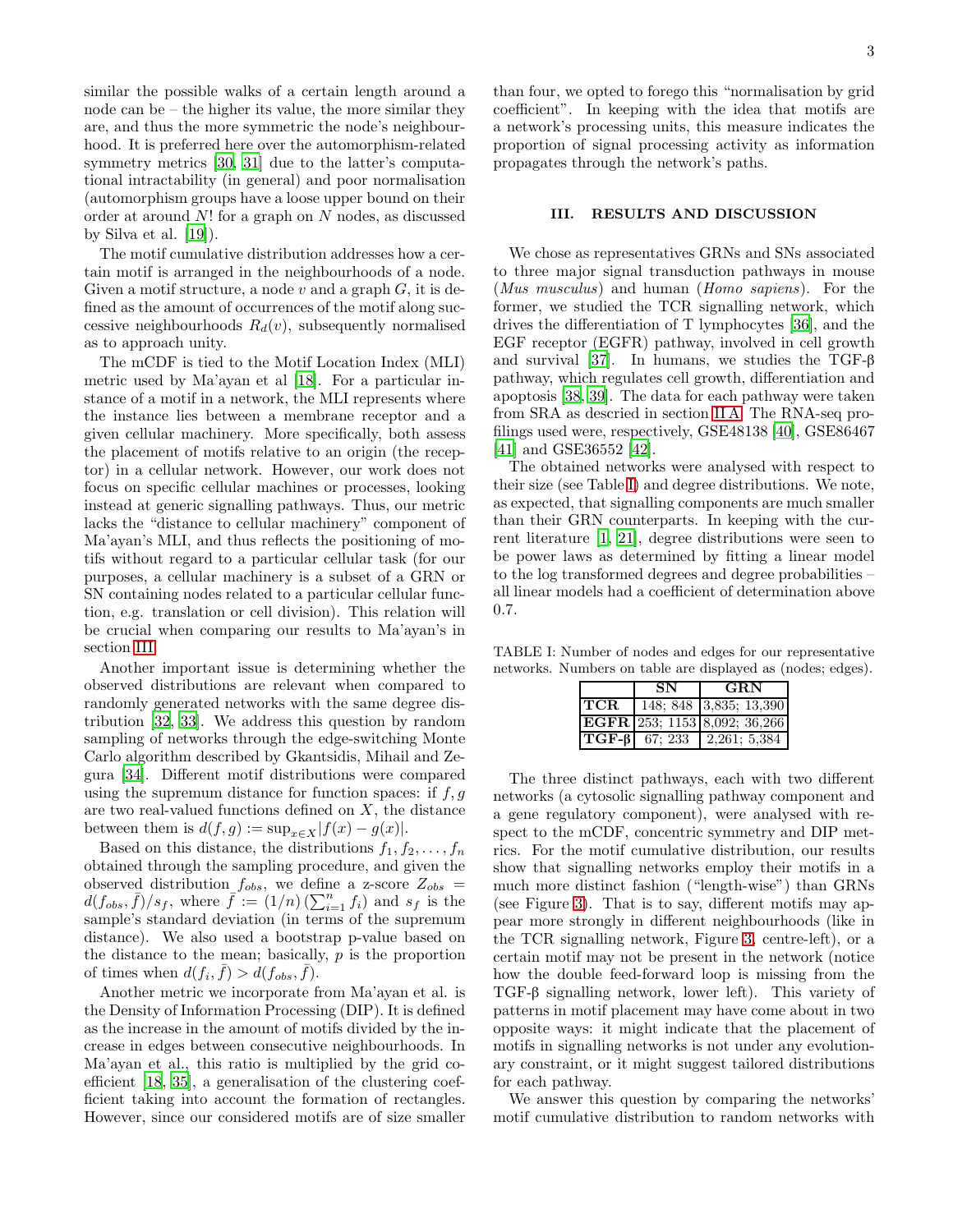

<span id="page-3-0"></span>FIG. 3: CDFs for distinct motifs in the various networks. Each colour represents a motif, as follows. Blue: feed-forward loop; green: double feed-forward loop; red: switch; light-blue (cyan): feedback loop.

the same degree distribution, generated as described in section [II B.](#page-1-2) Our results for the feed-forward loop are displayed in Figure [4](#page-3-1) and Table [II.](#page-3-2) It is evident that signalling networks are further removed from the distribution generated by random networks than their gene regulatory counterparts. Following the idea that deviations from the random ensemble indicate natural selection, our results suggest that motif distributions have indeed been tailored to specific pathways – insofar as signalling components are involved. As for the GRNs, there is not enough evidence to indicate evolutionary pressure; a possible explanation is that "heavy-duty" signal processing is performed in signalling pathways (see, for instance, Figure [7](#page-4-0) and the associated discussion in this section), and GRNs are simply responsible for carrying out the consequences of cellular signal integration.

Additionally, the feedback loop is given a special place in all networks, being placed further from the upstream node than other motifs. This tendency, already observed in signalling networks by Ma'ayan et al. [\[18](#page-5-14)], is reinforced here and extended to gene regulatory circuitry. As with other principles of cell network evolution, this has plausibly come to be due to distinct dynamical properties for the feedback loop when compared to other motifs. We cite here the roles of the feed-forward and feedback loops



<span id="page-3-1"></span>FIG. 4: Bootstrap analysis for the feed-forward loop. The blue line shows the observed distribution. The grey line stands for the random ensemble mean, and the shaded area represents a standard deviation above and below the mean.

in amplifying signals and filtering out noise, respectively, as an example [\[13,](#page-5-11) [15\]](#page-5-25).

TABLE II: Bootstrap statistics for the motif distributions. The left number indicates the network's z-score, and the right number its p-value (see Section [II B\)](#page-1-2).

<span id="page-3-2"></span>

| SN | <b>GRN</b>                                 |
|----|--------------------------------------------|
|    | <b>TCR</b>   $9.27; 0.006$   0.57; 0.22    |
|    | $ \mathbf{EGFR} $ 3.42; 0.002 0.034; 0.35  |
|    | $\text{TGF-}\beta$ 7.14; 0.008 -0.14; 0.43 |

With regards to symmetry, it is also observed that signalling networks are considerably more symmetric around their input nodes (Figure [5\)](#page-4-1). We see that the cytosolic components consistently display higher symmetry values in neighbourhoods closer to the receptor when compared to corresponding GRN components. Again, this might reflect a different usage of the motifs' dynamical properties by the SNs when compared to GRNs. In particular, the higher symmetries around the receptor node of signalling networks suggest an uniforming constraint on the paths originating at the upstream node, and consequently on the placement of motifs around it.

Next, we compare our results to those of Ma'ayan et al. As discussed in section [II B,](#page-1-2) the mCDF and MLI are both related to how motifs are arranged relative to a receptor. However, the MLI considers motif placement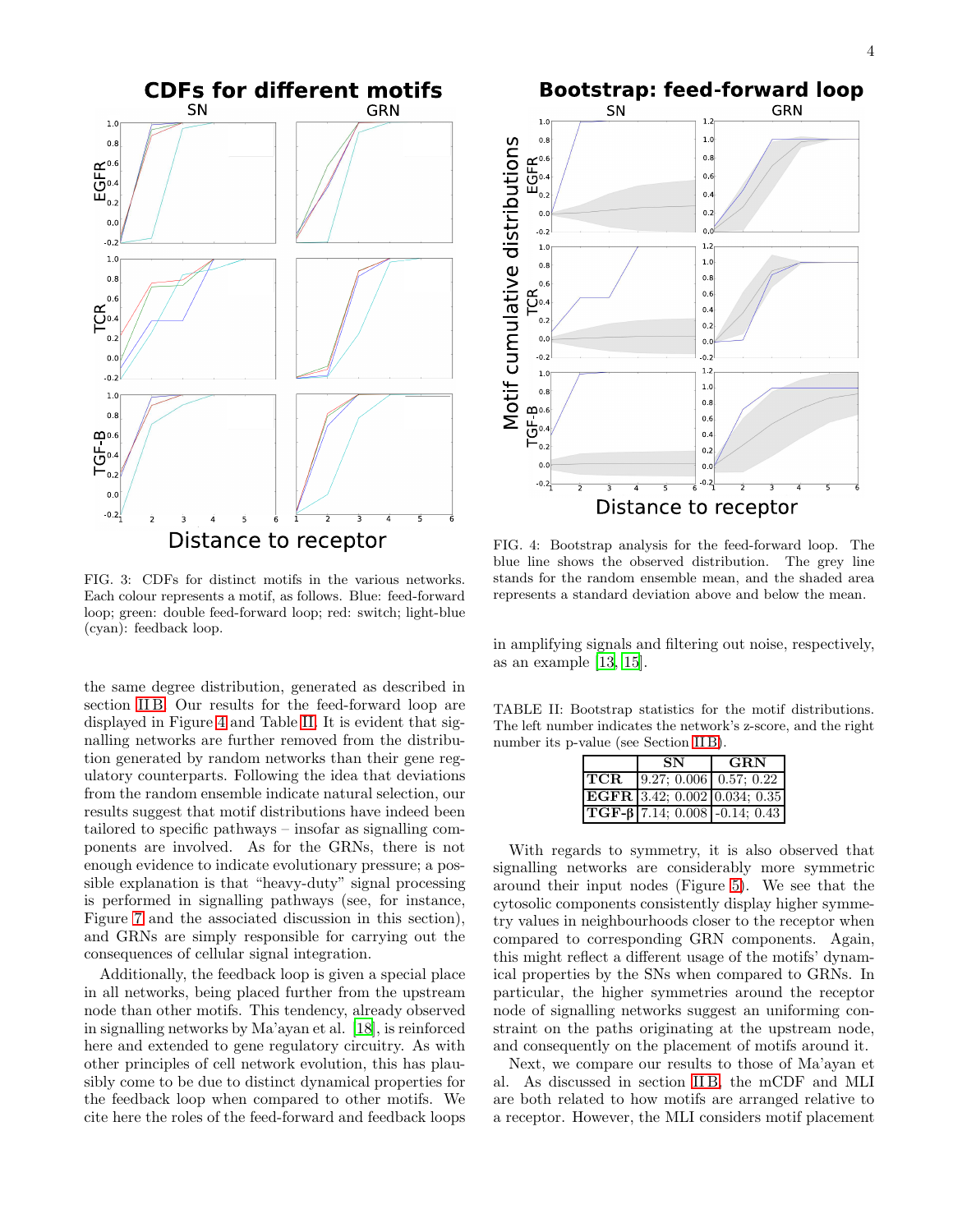

<span id="page-4-1"></span>FIG. 5: Concentric symmetries for increasing neighbourhoods of the receptor nodes in each studied network. In the lower right corner, a blow-up of the legend for all symmetry plots. The transcription factors and receptors for each pathway are described in the text (see section III).

relative to an origin and a destination (a cellular machinery) in the network, while the mCDF considers only a starting point. In analysing the MLI distributions for different motifs and machineries (see Figure 5 in reference [\[18\]](#page-5-14)), we may expand our conclusions by comparing with a related measure. Ma'ayan's analyses place most motifs roughly at a halfway point between receptor and target machinery, regardless of motif or signalling pathway. When compared to our results on the motif cumulative distribution (Figure [3\)](#page-3-0), which suggest a vast heterogeneity of motif placements depending on the network and motif in question, we are drawn to the conclusion that different machineries are found at differing distances from the input node. Thus, differences in path length in a signalling network may be related to cellular machinery activation and decision making.



<span id="page-4-2"></span>FIG. 6: The two types of motif placement found in this work. To the left, the "motif belt" observed in SNs; to the right, the asymmetric distribution present in GRNs.

Finally, by combining both aspects of symmetry and cumulative distribution of motifs, as well as previous results in the area [\[18](#page-5-14)], we see the emergence of two distinct patterns of motif placement (see Figure [6\)](#page-4-2): in signalling pathways, the location of motifs is strictly constrained,

leading to concentric "motif belts", which may be one or more, around the receptor. For instance, the TCR signalling network shows two belts at distances one and three from its receptor, while the EGFR pathway shows only a single belt three steps away (see Figure [7\)](#page-4-0). Gene regulatory networks, on the other hand, present a more relaxed distribution when compared to random networks with the same degree distribution and suggest a different use for the motifs' dynamical properties.



<span id="page-4-0"></span>FIG. 7: Density of Information Processing for the TCR and EGFR signalling pathways.

These findings reassert the notion that cellular networks evolved as modular, relatively independent solutions to distinct selective pressures [\[43](#page-6-14)]. Each part of a cell's machinery would then exhibit different organisational features to address their specific demands [\[44,](#page-6-15) [45\]](#page-6-16), and as a particular example we find here the difference between motif organisation of signalling networks and gene regulatory networks. As sources of distinct selective pressures, we could cite the different timescales of network dynamics (proteins transition between their active and inactive states much faster than the transcription of genes; see Alon [\[13\]](#page-5-11)) and the need for SNs to cope with ever-changing external environments [\[44](#page-6-15), [46](#page-6-17), [47](#page-6-18)].

# IV. CONCLUSION

The idea of motifs as regular components and processing units of biological networks is central in our understanding of cellular systems. They have been shown to be ubiquitous in situations as distinct as gene regulation, signal processing and metabolism. Additionally, advances in characterising the relationship between network topology and dynamics point toward special roles of particular motifs such as the feed-forward and feedback loops. Despite these advances in characterising both GRNs and SNs, studies combining both of them remain (to our knowledge) scarce. Here, we compared them with respect to their characteristics pertaining signal transduction and propagation.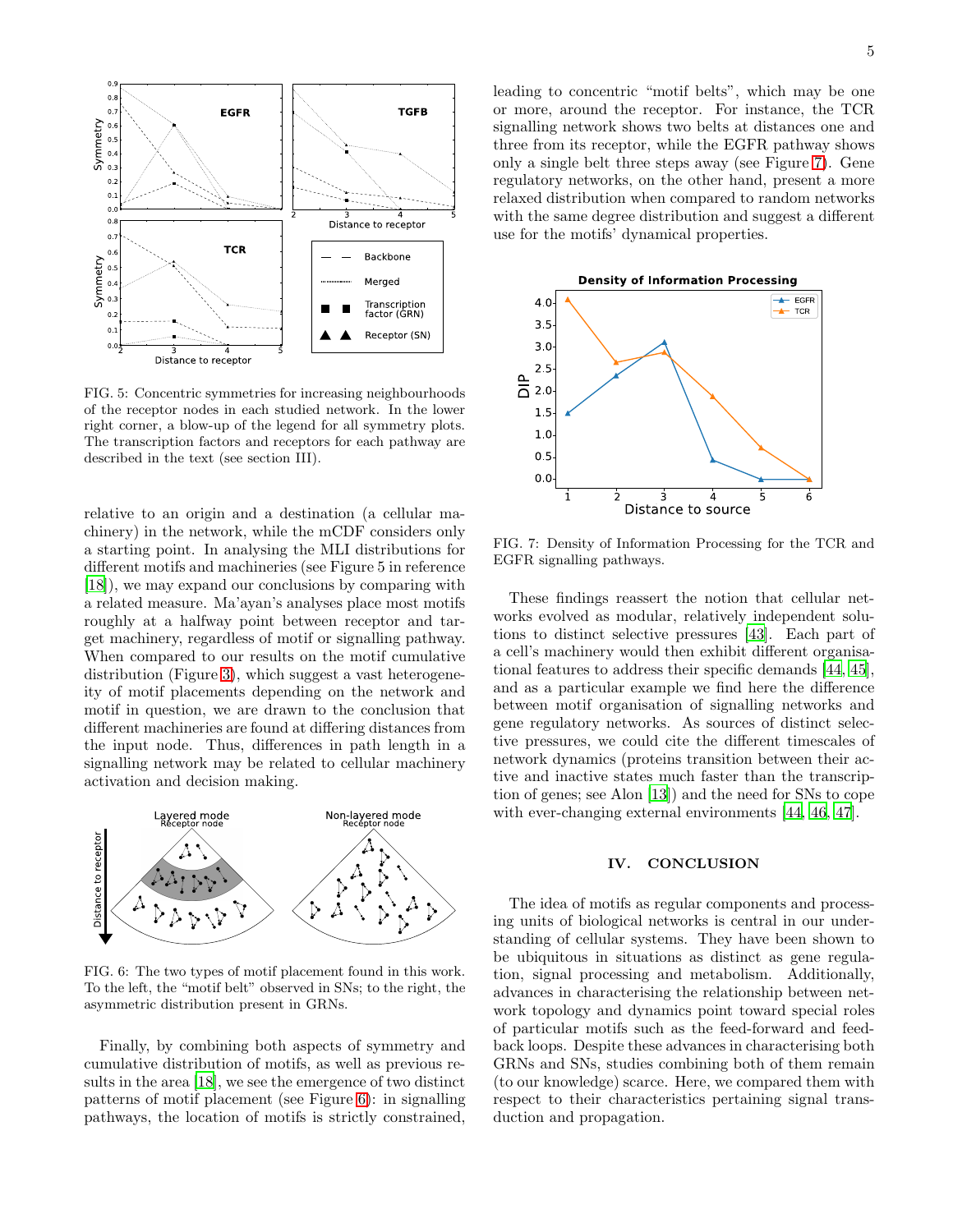Our results add another layer of versatility to the functional importance of motifs by suggesting that their topological distribution differs from signalling to gene regulatory networks. More specifically, signalling pathways show one or more symmetric layers of motifs around the receptor, differing strongly from random networks with the same degree distribution. In contrast, gene regulatory networks display asymmetric motifs in a single layer around key transcription factors, on par with random networks of the same degree distribution. As a remark, feedback loops are usually lagged behind other motifs, as was already noted by Ma'ayan et al.

Thus, our work expands on the previous notion that biological networks in different locations of the cell, or performing different functions, exhibit distinct topological features. Such diversity of topologies could, con-

- <span id="page-5-0"></span>[1] LA Barabási and ZN Oltvai. Network biology: understanding the cell's functional organization. *Nature Reviews Genetics*, 5:101–113, 2004.
- <span id="page-5-9"></span>[2] U Alon. Network motifs: theory and experimental approaches. *Nature Reviews Genetics*, 8:450–461, 2007.
- [3] M Buchana, G Caldarelli, P de los Rios, and M Vendruscolo. *Networks in Cell Biology*. Cambridge University Press, 2010.
- <span id="page-5-1"></span>[4] B Alberts et al. *Molecular Biology of the Cell*. Garland Science, 6th edition, 2015.
- <span id="page-5-2"></span>[5] BN Kholodenko. Cell-signalling dynamics in time and space. *Nature Reviews Molecular Cell Biology*, 7:165– 176, 2006.
- <span id="page-5-3"></span>[6] T Tomida, S Oda, M Takekawa, Y Iino, and H Saito. The temporal pattern of stimulation determines the extent and duration of MAPK activation in a Caenorhabditis elegans sensory neuron. *Science Signaling*, 5:ra76–ra76, 2012.
- <span id="page-5-4"></span>[7] X Liu and R Bosselut. Duration of TCR signaling controls CD4-CD8 lineage differentiation in vivo. *Nature Immunology*, 5:280–288, 2004.
- <span id="page-5-5"></span>[8] AB Pardee.  $G_1$  events and regulation of cell proliferation. *Science*, 246:603–608, 1989.
- <span id="page-5-6"></span>[9] SL Nutt, PD Hodgkin, DM Tarlinton, and LM Corcoran. The generation of antibody-secreting plasma cells. *Nature Reviews Immunology*, 15:160–171, 2015.
- <span id="page-5-7"></span>[10] A Wagner, S Ciliberti, and OC Martin. Robustness can evolve gradually in complex regulatory gene networks with varying topology. *PLoS Computational Biology*, 3: e15, 2007.
- <span id="page-5-8"></span>[11] J Gao, B Barzel, and A-L Barabási. Universal resilience patterns in complex networks. *Nature*, 530:307–312, 2016.
- <span id="page-5-10"></span>[12] R Milo et al. Network motifs: simple building blocks of complex networks. *Science*, 298:824–827, 2002.
- <span id="page-5-11"></span>[13] U Alon. *An Introduction to Systems Biology: Design Principles of Biological Circuits*. CRC Press, 2007.
- [14] A Ghaffarizadeh, NS Flann, and GJ Podgorski. Multistable switches and their role in cellular differentiation networks. *BMC Bioinformatics*, 15, 2014.
- <span id="page-5-25"></span>[15] Y-J Shin and L Bleris. Linear control theory for gene network modeling. *PLoS ONE*, 5, 2010.

ceivably, have emerged as separate evolutionary answers to the different selective pressures acting on the cellular components. As such, efforts to understand exactly what the demands of each cellular subnetwork are, and how the cell addresses them, can offer great insights on both the organisation of cellular circuits and the dynamics of network systems.

## Acknowledgements

The authors acknowledge financial support from FAPESP grants 2015/22308-2, 2012/19278-6 and 2014/19323-7.

- <span id="page-5-12"></span>[16] D Liu, L Albergante, and TJ Newman. Universal attenuators and their interactions with feedback loops in gene regulatory networks. *Nucleic Acids Research*, 45: 7078–7093, 2017.
- <span id="page-5-13"></span>[17] F Diella, N Haslam, C Chica, A Budd, S Michael, NP Brown, G Trave, and TJ Gibson. Understanding eukaryotic linear motifs and their role in cell signalling and regulation. *Frontiers in Biosciences*, 13:6580–6603, 2008.
- <span id="page-5-14"></span>[18] A Ma'ayan et al. Formation of regulatory patterns during signal propagation in a mammalian cellular network. *Science*, 309:1078–1083, 2005.
- <span id="page-5-24"></span>[19] FN Silva et al. Concentric network symmetry. *Information Sciences*, 333:61–80, 2016.
- <span id="page-5-15"></span>[20] L da F Costa and FN Silva. Hierarchical characterization of complex networks. *Journal of Statistical Physics*, 125: 841–872, 2006.
- <span id="page-5-16"></span>[21] Z-P Liu, C Wu, H Miao, and H Wu. RegNetwork: an integrated database of transcriptional and posttranscriptional regulatory networks in human and mouse. *Database*, 2015.
- <span id="page-5-17"></span>[22] A Fabregat et al. The Reactome pathway knowledgebase. *Nucleic Acids Research*, 44:D481–487, 2016.
- <span id="page-5-18"></span>[23] F Kramer, M Bayerlová, F Klemm, A Bleckmann, and T Beissbarth. rBioPaxParser: an R pachage to parse, modify and visualise BioPAX data. *Bioinformatics*, 29: 520–522, 2013.
- <span id="page-5-19"></span>[24] NCBI. Sequence read archive. <https://www.ncbi.nlm.nih.gov/sra>. Accessed: 29/05/17.
- <span id="page-5-20"></span>[25] S Ander and W Huber. Differential expression analysis for sequence count data. *Genome Biology*, 11:R106, 2010.
- <span id="page-5-21"></span>[26] Y Guan. Variance stabilizing transformations of poisson, binomial and negative binomial distributions. *Statistics and Probability Letters*, 79:1621–1629, 2009.
- <span id="page-5-22"></span>[27] X Cui and GA Churchill. Statistical tests for differential expression in cDNA microarray experiments. *Genome Biology*, 4, 2003.
- <span id="page-5-23"></span>[28] Y Benjamini and Y Hochberg. Controlling the false discovery rate: a practical and powerful approach to multiple testing. *Journal of the Royal Statistics Society B – Methodological*, 57:289–300, 1995.